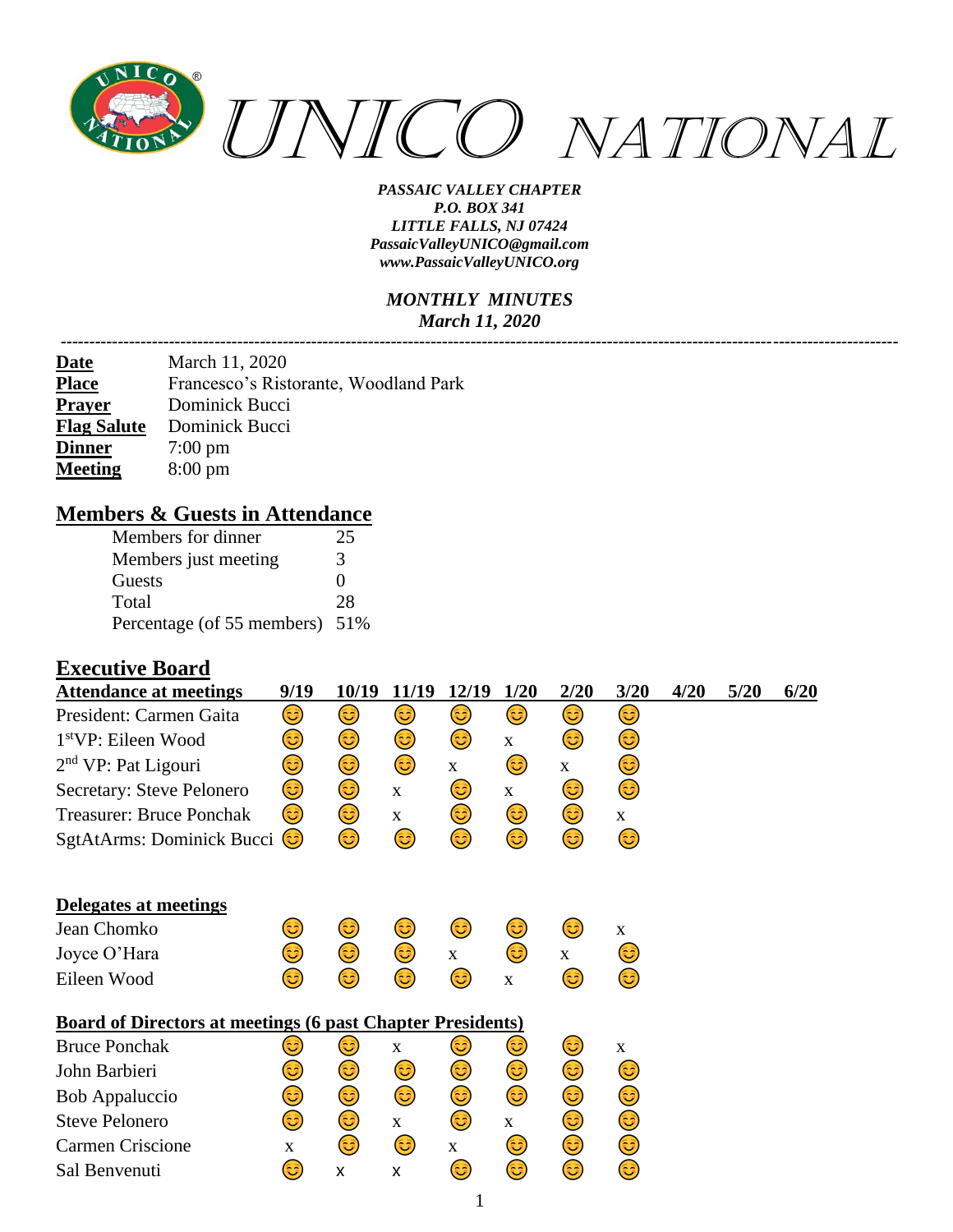

*MONTHLY MINUTES March 11, 2020*

*---------------------------------------------------------------------------------------------------------------------------------------------------*

| <b>Past Chapter Presidents in attendance at meetings</b> |      |      |             |             |             |      |      |    |    |    |
|----------------------------------------------------------|------|------|-------------|-------------|-------------|------|------|----|----|----|
|                                                          | 9/11 | 10/9 | 11/13       |             | 1/8         | 2/12 | 3/11 | 4/ | 5/ | 6/ |
| Joe Agresti PNP                                          | ತಿ   | ಟ    | ಟ           | ಟ           | ತಿ          | فع   | 3    |    |    |    |
| <b>Bob Appaluccio</b>                                    | ಡಿ   | 3    | 3           | 3           | 3           | ದಿ   | 3    |    |    |    |
| John Barbieri                                            | 3    | 3    | 63)         | 3           | 3)          | 3    | 3)   |    |    |    |
| Sal Benvenuti                                            | 3    | X    | X           | 6           | 3           | 3    | 3    |    |    |    |
| Carmen Criscione                                         | X    | ಡಿ   | ದಿ          | X           | ದಿ          | 3    | 3    |    |    |    |
| John Morano                                              | 3    | ಡಿ   | 3           | $\mathbf X$ | 3           | ದಿ   | 3    |    |    |    |
| <b>Steve Pelonero</b>                                    | ಡಿ   | 3    | $\mathbf X$ | ದಿ          | $\mathbf X$ | ಡಿ   | (ئ   |    |    |    |
| <b>Bruce Ponchak</b>                                     | 63)  | ದಿ   | $\mathbf X$ | 3           | 3           | 3    | X    |    |    |    |
| <b>Chuck Russo</b>                                       | 63)  | 3    | 63)         | 6           | (ئ          | 63)  | 3    |    |    |    |
| Angelo Verrone                                           | ತಿ   | ಡಿ   | ದಿ          | ದಿ          | (ئ          | ಡಿ   | X    |    |    |    |

# **Opening Remarks**

## • **President Carmen Gaita:**

- Carmen welcomed everyone
- Carmen noted that at this meeting, we discuss the budget of which all the executive and board of directors had met to balance it
- He noted that we were working on limited funds

## • **1 st VP Eileen Wood:**

• Eileen welcomed everyone to the meeting

## • **2 nd VP Patrick Ligouri:**

• Pat welcomed everyone to the meeting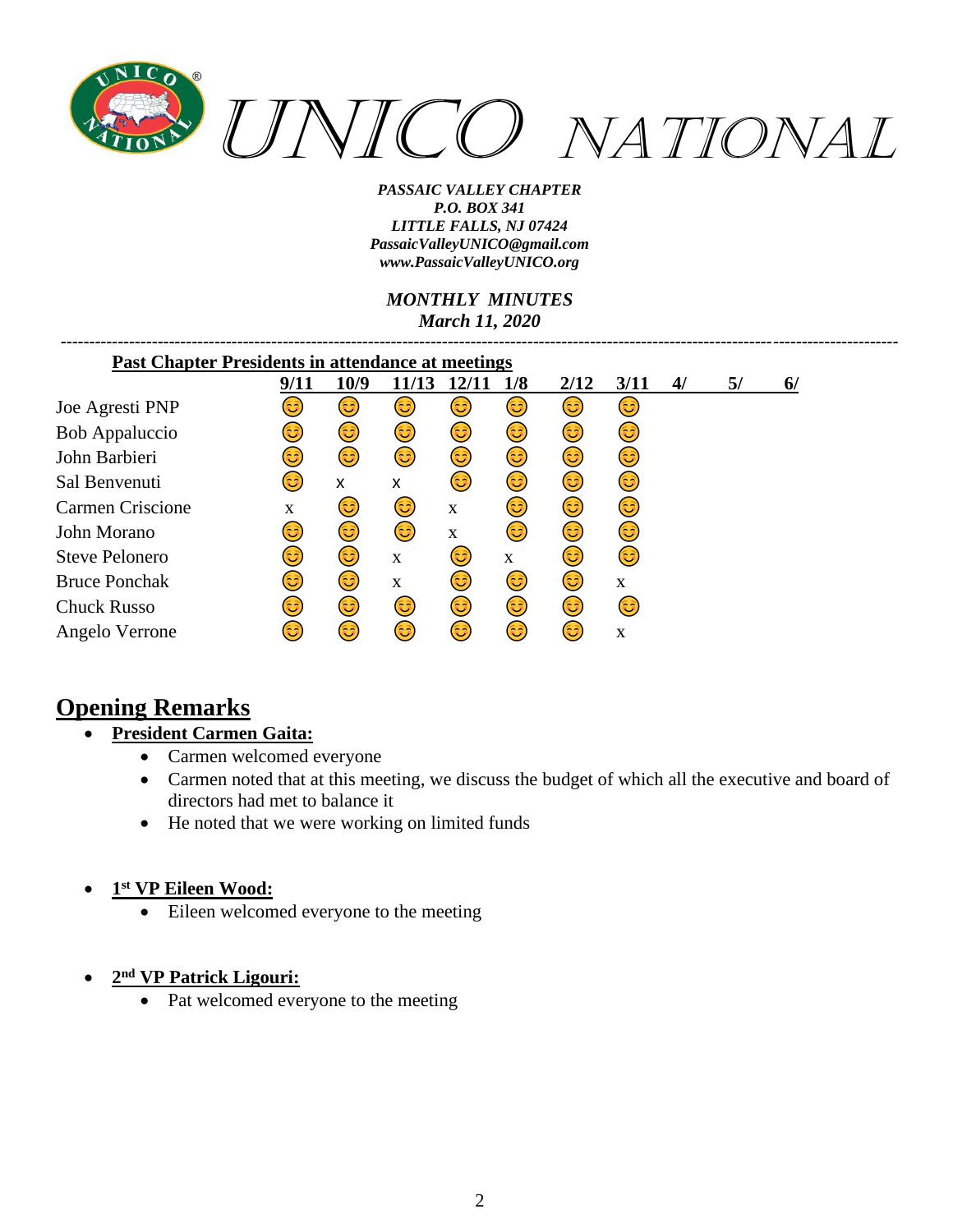

*MONTHLY MINUTES March 11, 2020*

## **Secretary Minutes**

Secretary: Steve Pelonero

Steve reported that the minutes were emailed to all of the chapter members as well as the National Office for their records. A few were also printed and placed on the tables at this meeting. He also noted that they are on our chapter website

*---------------------------------------------------------------------------------------------------------------------------------------------------*

- Motion to accept
	- $1<sup>st</sup>$ Roni Corrado
	- $2^{nd}$ Frank Capalbo
	- All were in favor

## **Treasurer Report**

Treasurer: Bruce Ponchak

In Bruce's absence, President Carmen reported that the minutes were emailed to all of the chapter members and that a few were printed and placed on the tables

- Motion to accept
	- $1<sup>st</sup>$ Jim Minnella
	- $2^{nd}$ Bob Appaluccio
	- All were in favor

## **Bills and Communications**

- A thank you was received from Elaine Barone
- The UNICO National Foundation sent more Foundation Raffle tickets. President Carmen asked that if anyone was interested in buying a chance to come and see him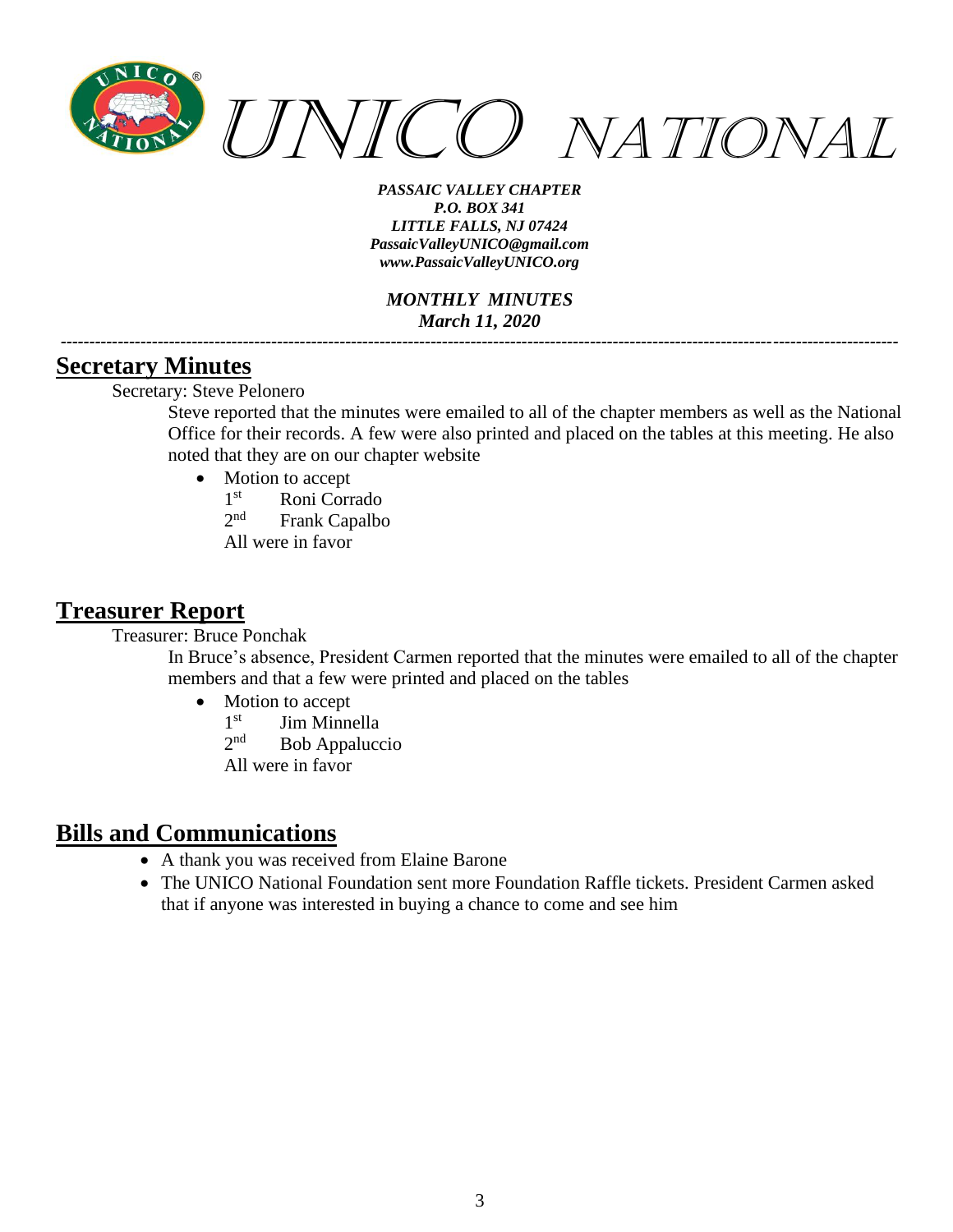

*MONTHLY MINUTES March 11, 2020*

*---------------------------------------------------------------------------------------------------------------------------------------------------*

## **Fundraising Committees**

- **Beefsteak Dinner: Joe Benvenuti**
	- No report
- **Holiday Cheer: Bob Appaluccio**
	- Bob had no report but thanked everyone again for their support

### • **Food Pantry: Roni Corrado**

o Roni reported that the pantries are always in need of donations and every month. She noted that last months donations were very light

### • **Overseas and Food Pantry: Roni Corrado**

It was report by Evelyn Tosi that her grandson, Joshua, will be doing his third tour to Kuwait in June. More information when the time draws nearer. Joshua was delayed in going back this time because his wife just had a baby. He was allowed to stay in the states to welcome the new family member

#### • **Golf Outing: Joe Barone**

- In Joe Barone's absence, Joe Benvenuti gave the report. Joe noted that the out is on June 15, Monday, as Passaic County Golf Course, with the dinner at the Brownstone. As always were need sponsors to make this a success. If everyone can get one sponsor that would be 55 sponsors (the most we ever have had)
- Steve Pelonero reported that the purchase of 50 new sign holders @ \$1.00 each are available for purchase and local pick up. The new holders are adaptable to our current signs. Steve noted that if the committee OK's the sample, that is here at the meeting, Steve said he would pick them up
- The committee had a vote (with mixed comments) but the majority wanted to keep the outing at \$150.00 with a sponsor still at \$100.00
- The outing will have a 9 am start as per the golf course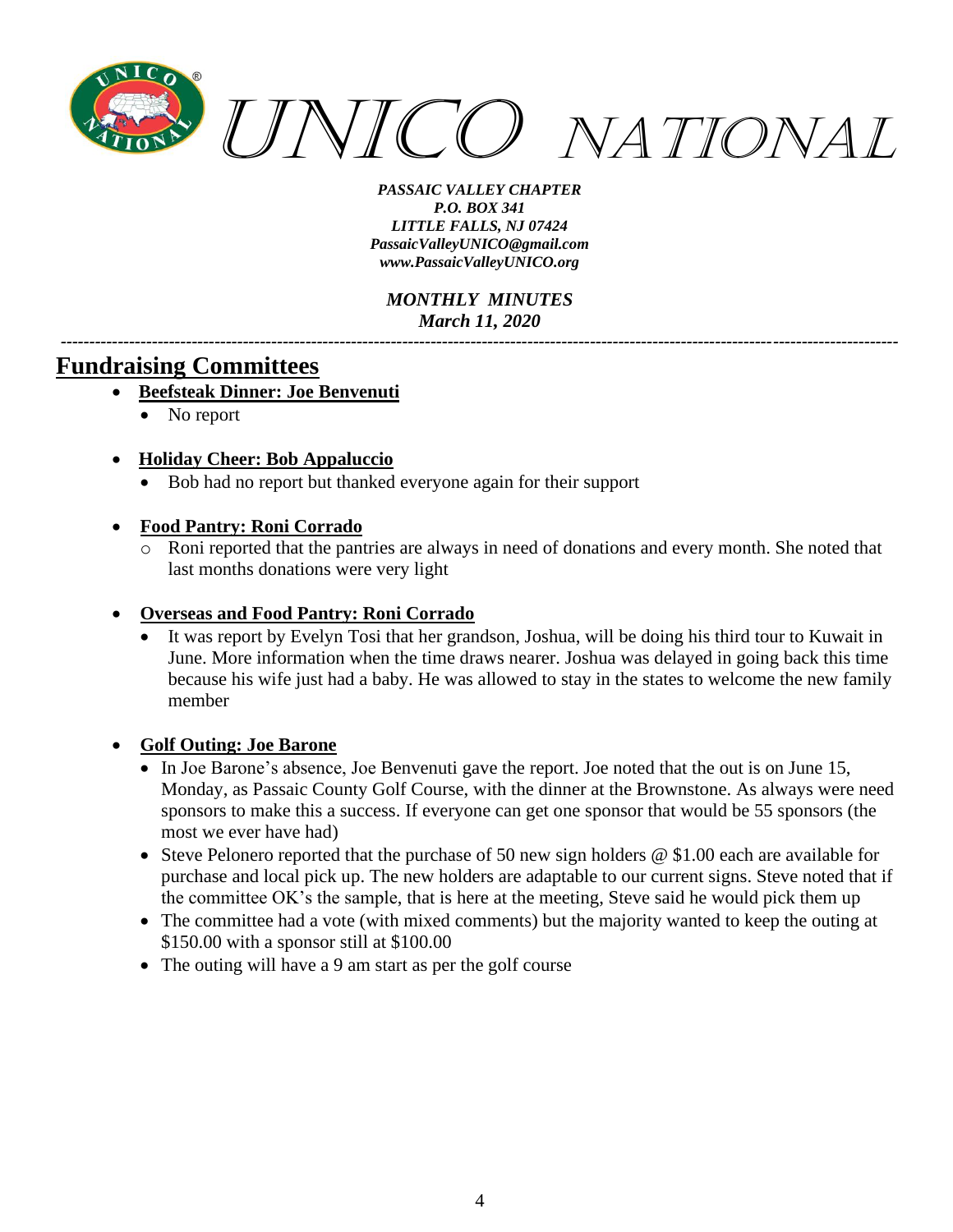

*MONTHLY MINUTES March 11, 2020*

*---------------------------------------------------------------------------------------------------------------------------------------------------*

#### • **Community Service Day: Chuck Russo**

• Chuck reported that Community Service Day is on Saturday, April  $25<sup>th</sup>$ . It will be the same routine as past years and again st ShopRite in Little Falls. Volunteers are needed to make this a success. Chuck ask that if some of the members could print the suggested list of items to donate it would be greatly appreciated. It is a rain or shine event. Chuck noted that we have in our area about 7 or 8 food pantries and that we were able to supply all of them last year with lots of bags of non-perishable items. It will be from 7:30 am – 4:00 pm and he urged again to please step up for at least an hour or more. Chuck passed a list around so that members names can be added to it to help

## **Non Fundraising Committees**

- **Scholarship Dinner: Joe Agresti and Chuck Russo**
	- Chuck Russo reported that our Annual Scholarship Dinner will be held at the Barnyard in Totowa. He urged members to attend this end of the year event which culminates all of our work which one of the values of UNICO National are to give Scholarships. The dinner will be held on Thursday, June 11. Carmen Gaita noted that the budget was fine tuned that that there is only \$6,000 in it for scholarships.
	- Some members asked if there could be a need-based award given. Chuck noted that financial records would be needed from the parents and also with a FAFSA form filled out, and that it was too late to get those for this year
	- There were mixed feelings about the Study Abroad Grants and it will be looked into by the committee
- **Bunny Breakfast: Joe Agresti**
	- Joe reported that if the chapter wanted to again support this event for the youth of our towns, that we needed a motion for \$100 to get our donations
		- o Pat Ligouri made the motion
		- $\circ$  Bob Appaluccio gave the 2<sup>nd</sup>
		- o All were in favor

## • **Good and Welfare: Sal Nocella**

Sal reported that a get-well fruit basket was sent to Elaine Barone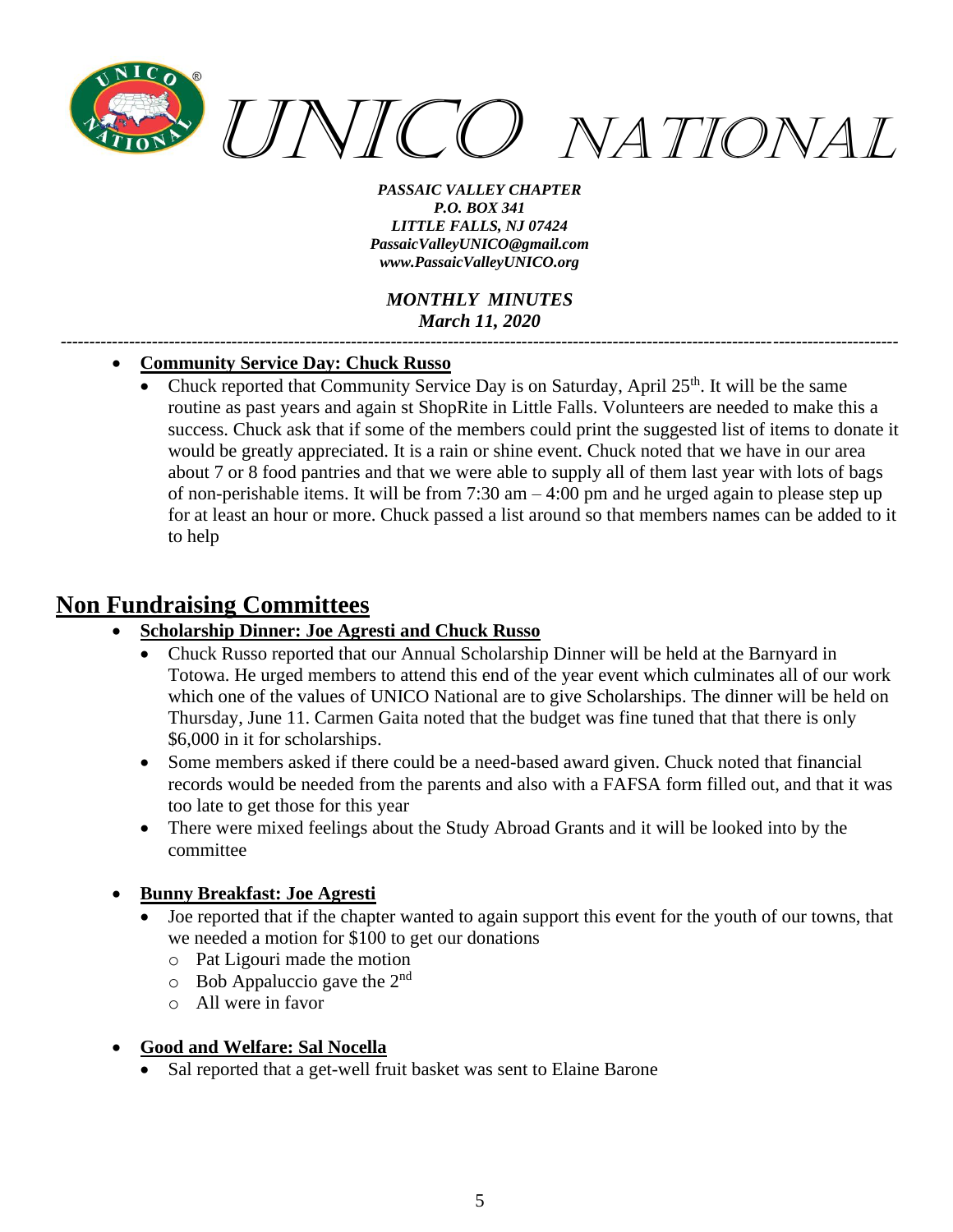

*MONTHLY MINUTES March 11, 2020*

#### • **Membership: John Barbieri**

- 55 members
- Average age is 70
- John noted that there were no email addresses on the new student applications, which means that they are not and cannot be included in our chapter email blasts

*---------------------------------------------------------------------------------------------------------------------------------------------------*

• John wish the six members in our chapter whose birthdays are this month of March

#### • **Newsletter: Steve Pelonero**

- No report
- Website ... February 12th meeting 85,476 hits ... March 11th meeting 85,542 hits ... 66 total hits

# **District and National Events**

- **District News**
	- $\circ$  Our next NJ IV District meeting will be on March 25<sup>th</sup>, at Mario's on Van Houten Avenue in Clifton. An email blast will go to see who will be attending. President Carmen urged that Delegates are required to attend chapter, district, and other national meetings
	- o Joe Agresti PNP thanked everyone again for participating and to those who attended the Christmas Pasta Dinner Fundraiser

#### • **Passaic-Clifton 70th**

- o Joe Agresti PNP brought in the ad journal that Passaic-Clifton used to raise funds for their anniversary dinner
- $\circ$  Steve Pelonero noted that our chapter just had our 48<sup>th</sup> year of Service on March 8<sup>th</sup>. Something to start thinking about when we could celebrate ours in another 2 years
- o Joe noted that the ad journal is a great fund raiser
- **National News**
	- o **Convention**
	- o **Midyear ~ March 19, 20, 21 ~ Thurs, Fri, Sat ~ St. Petersburg FL**
		- o Sal Benvenuti reported that the Mid-Year may be cancelled due to the Corona Virus